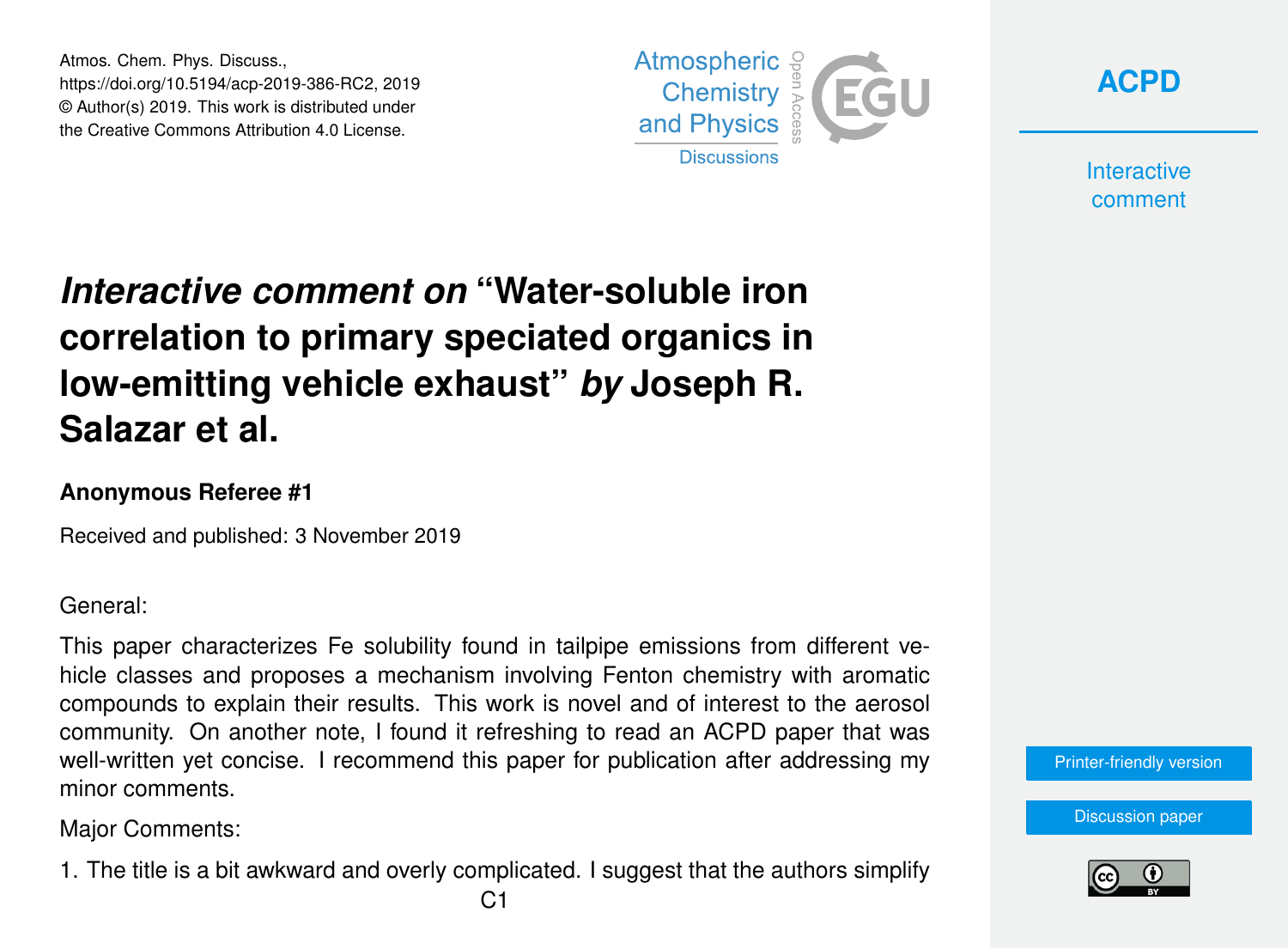their title to something like "Water-soluble iron emitted from vehicle exhaust is linked to cyclic organic compounds".

2. The rationale for targeting the IVOCs was not well-explained. I suggest a paragraph in the introduction briefly discussing different organics emitted from vehicles and what their possible role in Fe solubility may be.

Specific Comments:

Abstract:

1. Define EC and OC.

2. Sentence on lines 21-24 needs to be rephrased. I found it confusing.

3. The end of the abstract should more clearly spell out the mechanism for the increased Fe solubility and include the role of Fenton chemistry.

Introduction:

1. I suggest mentioning the different organics found in vehicle exhaust with attention to cyclic compounds and IVOCs. I also suggest mentioning how those compounds could affect Fe solubility to help establish the rationale for that aspect of your work.

2. I encourage the authors to include and discuss the following papers relevant to this study in the introduction and the results section: [Chen and Grassian, 2013; Fu et al., 2012; Meskhidze et al., 2017]

Methods:

1. Define FID

Results:

1. Figure SI1 is important for showing that bulk organics and markers of inorganic acid processing (e.g., sulfate and nitrate) do not correlate with Fe and are not important for Fe solubility. I suggest showing at least these two aspects of your correlation analysis **[ACPD](https://www.atmos-chem-phys-discuss.net/)**

**Interactive** comment

[Printer-friendly version](https://www.atmos-chem-phys-discuss.net/acp-2019-386/acp-2019-386-RC2-print.pdf)

[Discussion paper](https://www.atmos-chem-phys-discuss.net/acp-2019-386)